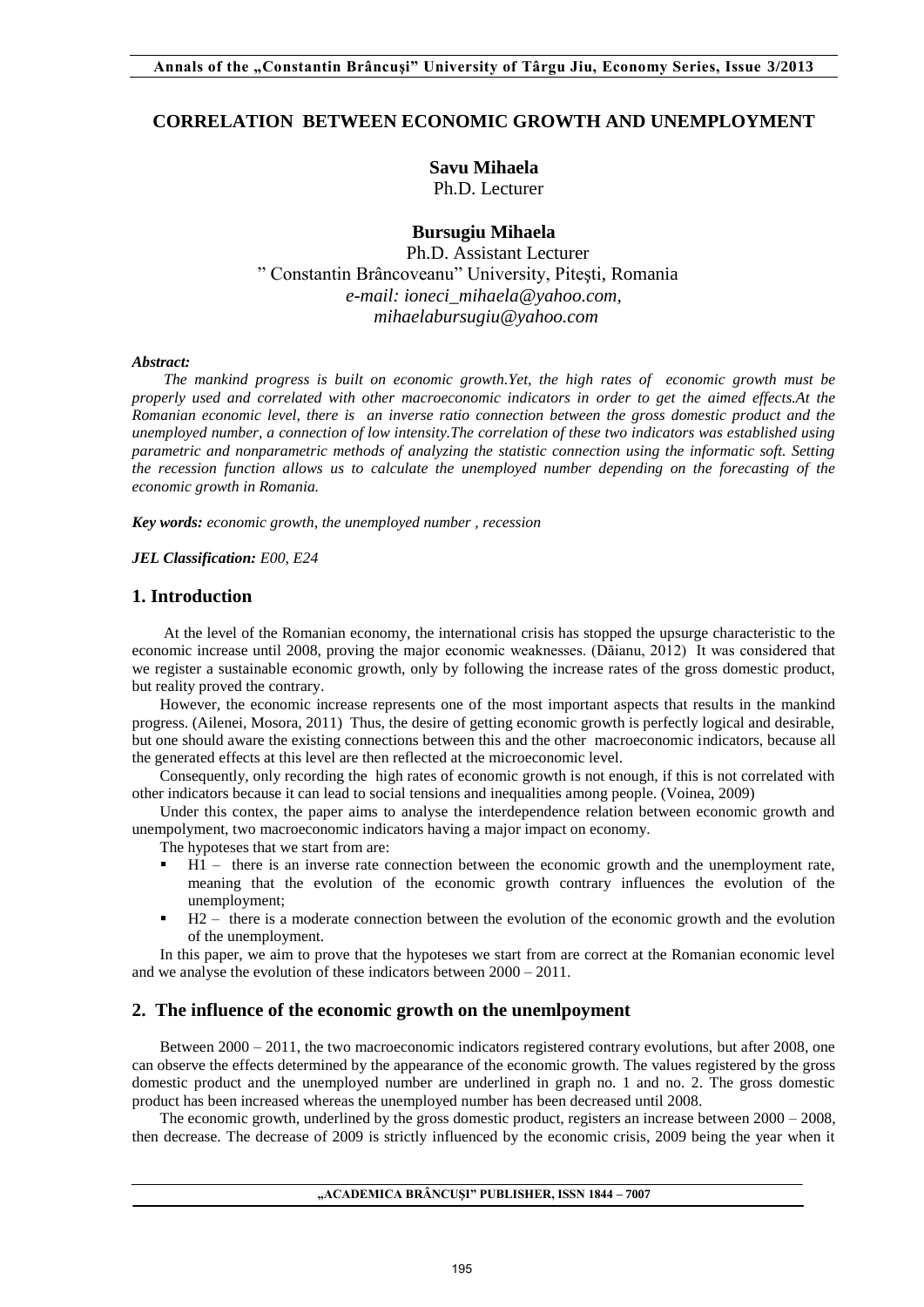## **Annals of the "Constantin Brâncuşi" University of Târgu Jiu, Economy Series, Issue 3/2013**

strongly hit the Romanian economy. After the impact produced by the crisis effects, one may observe that the gross domestic product tends to increase, having the previous evolution.

The evolution of the gross domestic product cannot surprise us because, in the last years, the policies of stimulating the economic increase have been concentrated on the consumption increase, mainly on private consumption. (Anghelache, 2011)



Source: Statistic Year-book of Romania 2003 – 2012 (mil. lei current prices)





Source: Statistic Year-book of Romania 2003 – 2012 (people)

### **Graph no. 2 The Evolution of the unemployed in Romania**

The unemployed number constantly decreases between 2000-2007, in 2008, there is a slow increase and then there are doubled values comparing to the previous period.

In order to prove that between the gross domestic product and the unemployment rate there is a relation and to set up the type of this relation, we will use the recession method, one of the patametricel method of analysing the statistic connections. [4] The gross domestic product is considered the indicator that influences the

# **"ACADEMICA BRÂNCUŞI" PUBLISHER, ISSN 1844 – 7007**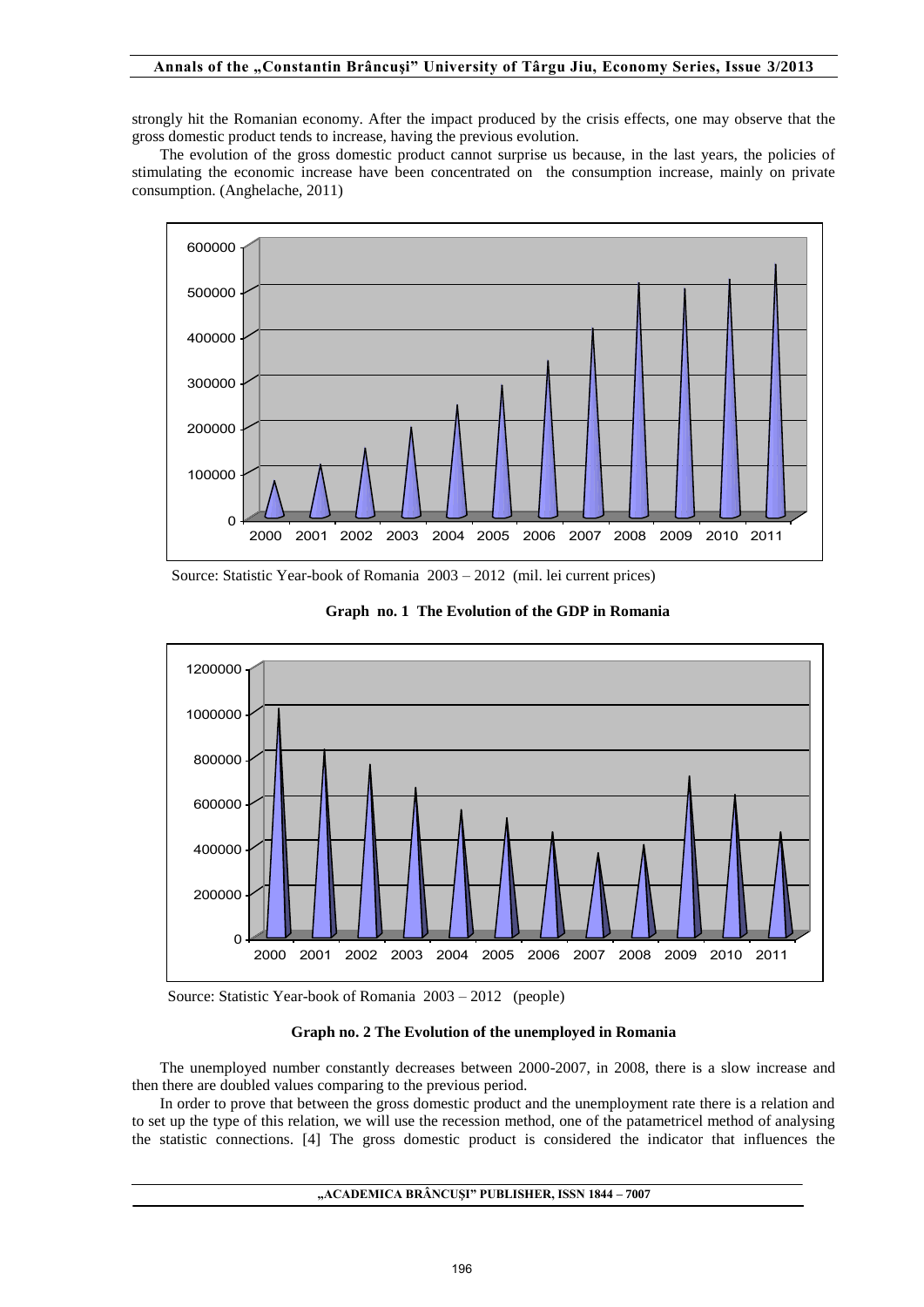unemployment rate, so that the gross domestic product is considered the independent variable, and the unemployment rate is considered the dependent variable.

- Notations used are the following ones:
- independent variable will be noted with X
- dependent variable will be noted with Y.

We build up the following unifactorial linear model:

$$
yi = a + b*xi + ui \tag{1}
$$

Where:  $y$  – resultative variabile (the unemployed number – in this case)

- $a, b$  parameters of the linear model
- $x$  independent variable (GDP in this case)
- u the action of other factors than the analized one

In order to set up a connection between the two indicators and the parametrical values of the unifactorial linear function, we use the Excel informatic soft, Data Analysis modulus. After using this informatic soft, the results are presented in the tables no.1 and no.2

| Table no. 1. Table of results – The statistic correlation method |            |                       |  |  |
|------------------------------------------------------------------|------------|-----------------------|--|--|
|                                                                  | GDP        | the unemployed number |  |  |
| <b>GDP</b>                                                       |            |                       |  |  |
| the unemployed number                                            | $-0.68355$ |                       |  |  |
|                                                                  |            |                       |  |  |

**Table no. 1. Table of results – The statistic correlation method** 

Source: Data calculated by authors

The calculations in table no.1 prove that there is a negative correlation between the two variables because the result is negative. The value of 0,68355 allows us to observe that there is a moderate connection between the two variables.

|                       | <b>Regression Statistics</b> |           |                |
|-----------------------|------------------------------|-----------|----------------|
| Multiple R            | 0.683546906                  |           |                |
| R Square              | 0.467236373                  |           |                |
| Adjusted R<br>Square  | 0.41396001                   |           |                |
| <b>Standard Error</b> | 145250.4042                  |           |                |
| Observations          | 12                           |           |                |
|                       |                              |           |                |
| <b>ANOVA</b>          |                              |           |                |
|                       | df                           | F         | Significance F |
| Regression            |                              | 8.7700502 | 0.014253284    |
| Residual              | 10                           |           |                |
| Total                 | 11                           |           |                |
|                       |                              |           |                |
|                       | Coefficients                 |           |                |
| Intercept             | 861081.6094                  |           |                |
| <b>GDP</b>            | -0.753798821                 |           |                |

**Table no. 2. Table of results – Recession method** 

Source: Data calculated by authors

Multiple value of correlation (R), of o,68355 indicates the existence of a modeate connection between the gross domestic product and the unemployed number. The determination value (R Square) has a value of 0,467, indicating that 46,7% from the variation of the unemployed number can be explained by the evolution of the gross domestic product, Test F allows establishing the role of the independent variable in explaining the evolution of the dependent variable. The value of test F (8,77) and of the semnification limit (0,01425<0,05), shows that the recession model is valid and can be used in analyising the relation of variables.